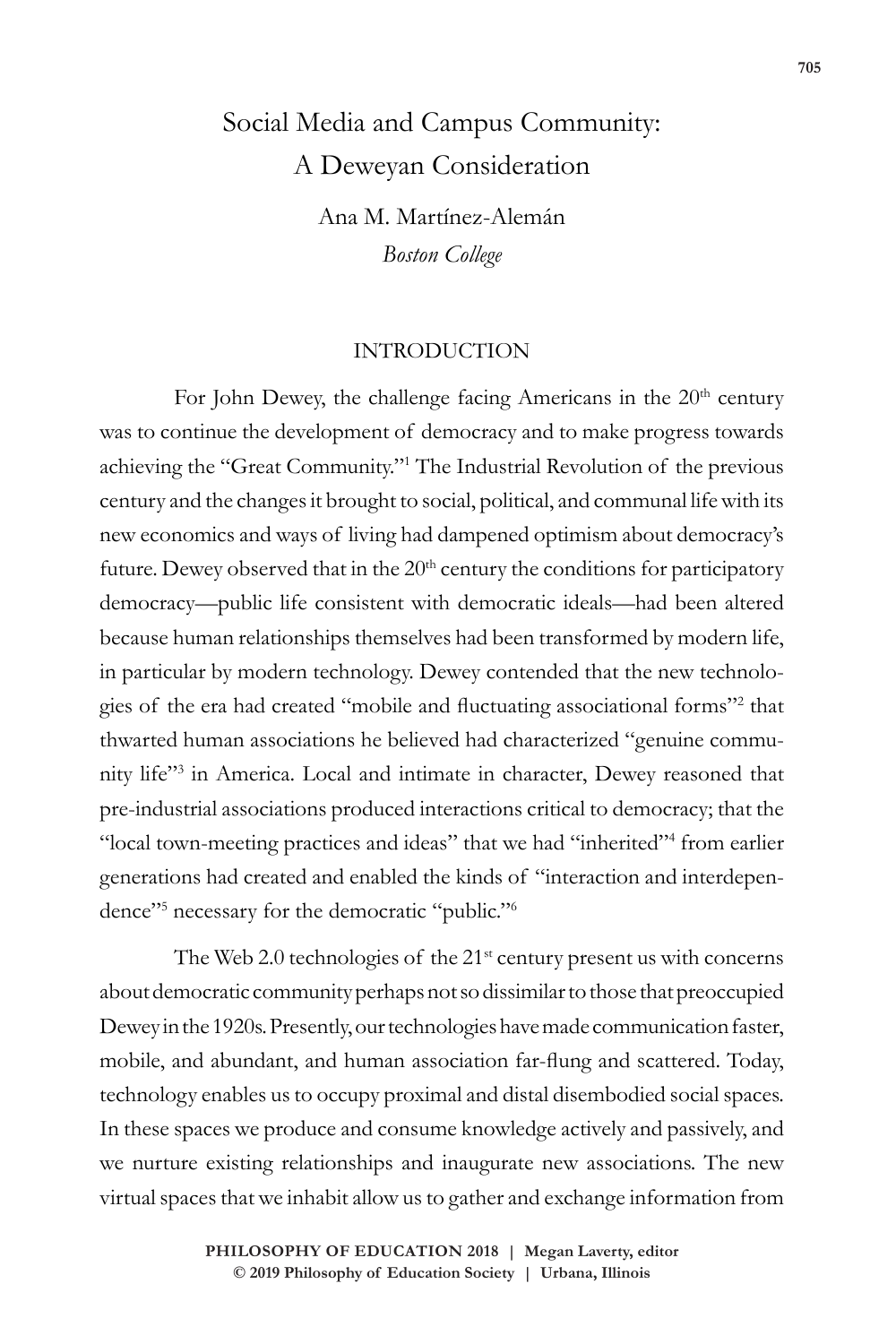strangers, friends, family and other associations in neighboring and remote spaces. Technology brings us information that Dewey would characterize as either "genuine" or "alleged"<sup>7</sup> from sources known to us, but also from those whose identity is obscured, hidden, or contrived. Through online communication ever more mobile, effortless and accessible, we communicate across, through and within varied and variable social networks of familiar, unfamiliar and anonymous individuals and groups. Through millennial technology, we procure information from those known and unknown to us, from nodes on networks that extend our reach beyond our lived experience, beyond our familiarity, as well as from relations that keep us tethered to recognizable milieus. Through these technologies, information is determined by algorithmic device, and is derivative and utilitarian, but also formative and relational.

Much like the telephone, the telegraph and the printing press changed human associational forms and community life in Dewey's century, the crown jewel of Web 2.0 technologies—social media—have changed how individuals interact, how communities are developed and retreat. Since 2007, social media have become a primary means through which we interact and collaborate, and through which we advance narratives. Through social media we circulate the life events; we use social media to find employment, to join political campaigns, to stay connected with our college classmates, to contribute to charities, and to share our views on sports, entertainment, and the latest Kardashian catastrophe. We use social media to find reputable and reliable plumbers, doctors, realtors, and vacation getaways. Social media provide us with greater communicative autonomy in seemingly innumerable ways. Through these media we disseminate our experiential narratives to our various communities, and assimilate the experiential narratives of intimate and unfamiliar communities.

Social scientists now seek to understand the impact of social media on every aspect of human experience. Researchers examine how social media have affected participation in civic life and politics,<sup>8</sup> and how through social media, individuals form and extend social ties.9 Social media's impact on our subjective well-being,<sup>10</sup> on our perceptions of racism,<sup>11</sup> on women's body image,<sup>12</sup> peer influence on behavior,<sup>13</sup> psychological stress,<sup>14</sup> and consumer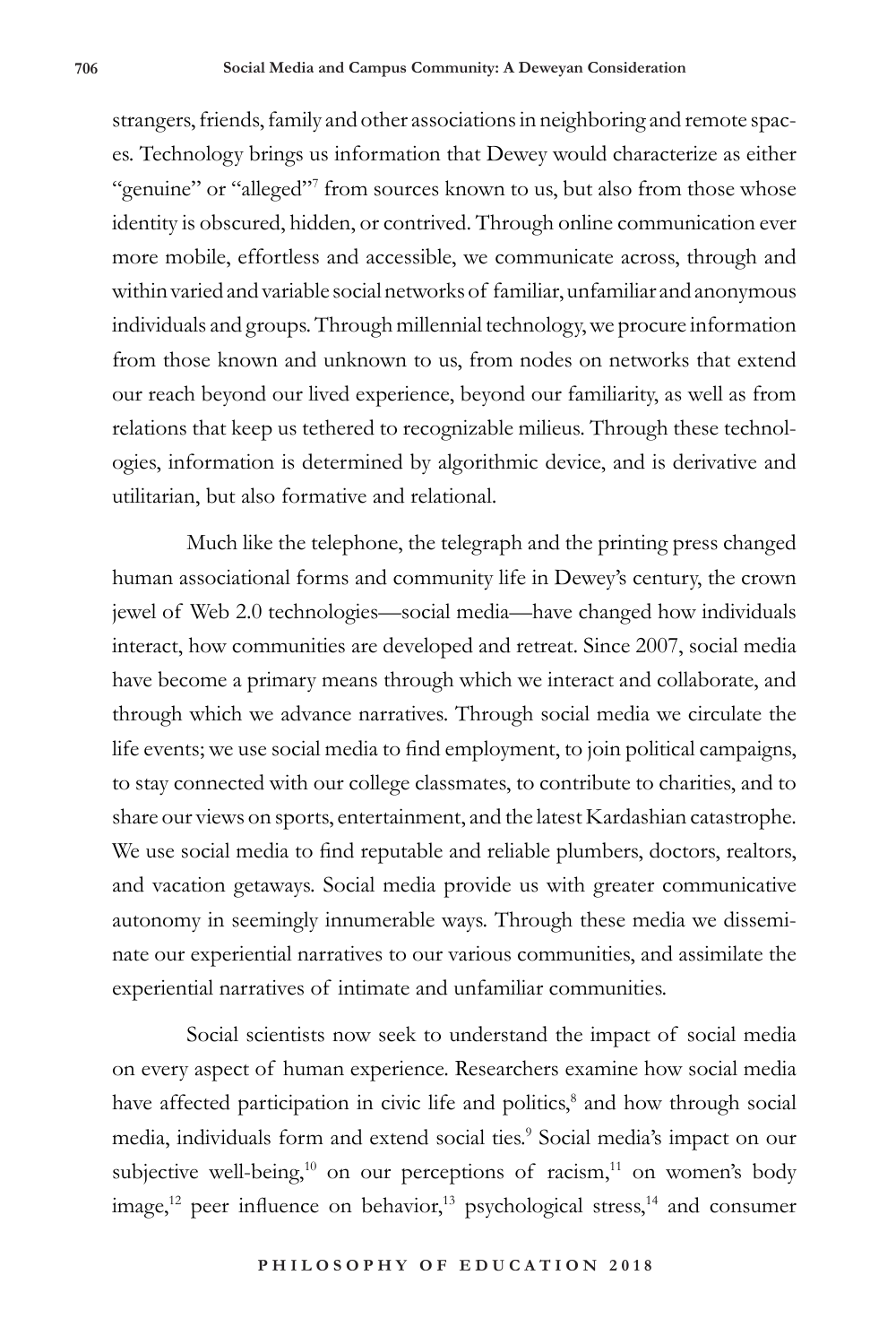behavior<sup>15</sup> compose only a fraction of topics considered by research inquiry. Since the advent of social media, researchers have expanded examination of social media to include online harassment, uncivil behaviors, workplace effects, and conceptualizations of privacy.

Not surprisingly, social media are now central to the college campus experience and have a unique sociocultural position among college students. Derived from "the sociology of campus culture and the developmental psychology of student users,"16 social media were intended as a means for information to be circulated by students who share some element of real-world association. These real-world associations could be known or unknown, distal or proximal, vetted or disqualified. On our college campuses today, students use social media to circulate their own developmental narratives and to consume other students' developmental testimonies and life chronicles. On college campuses, social media enable communication that provokes and stimulates student activism on and off campus,<sup>17</sup> as well as new century forms of civic engagement like the Occupy movement and Black Lives Matter.18,19,20 Social media have transformed earlier social ecologies on campuses and now appear to influence college student growth and development, academic performance, student engagement, their sense of belonging, and racial narratives.<sup>21,22</sup>

What would John Dewey make of these technologies and their effects on college students today? Do these technologies contain essential elements for effective communication that could engender the interaction and interdependence for community life on campus? Would Dewey judge these technologies as capable of providing college students with experiential, interactional and communicative conditions necessary for developing shared experiences and "genuine community life?" Today, our campuses are racially diverse, but most are largely composed of white students. On these campuses, would we find that social media serve as a means to transmit and circulate narratives that can make Dewey's "genuine community life" possible?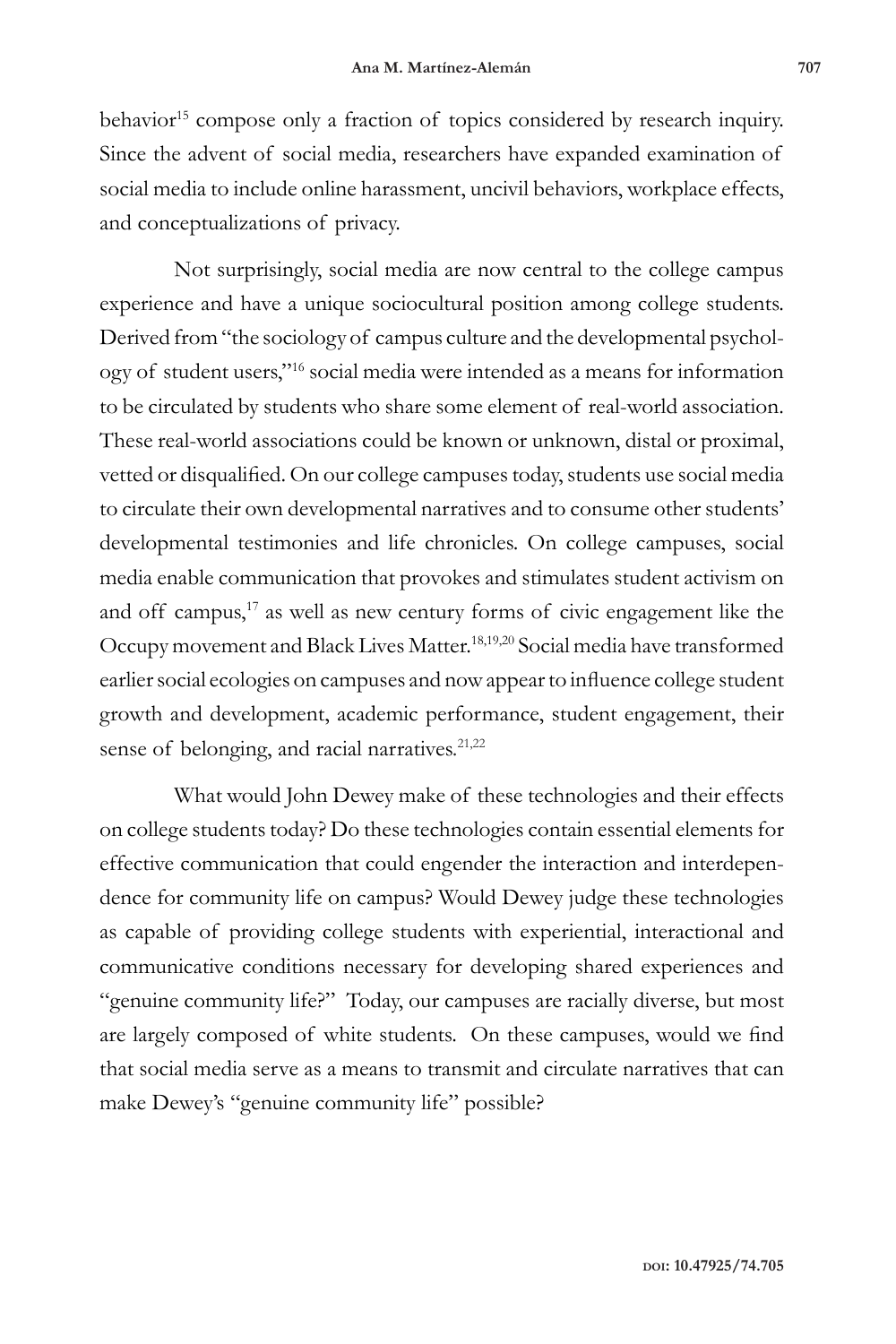#### DEWEY, COMMUNICATION, AND TECHNOLOGY

Dewey speculated about the state of the democratic public in light of 20<sup>th</sup> century technological advances. Had "the machine age" that developed the "Great Society" unintentionally altered human interaction and in doing so, foiled the development of the "Great Community"?<sup>23</sup> Dewey observed that the new technologies of the period had made "access to means of amusement" "easy and cheap beyond anything known in the past,"24 and more importantly, they had forever changed how individuals interacted. He accepted that "the movie, the radio, cheap reading matter and motor car with all they stand for [had] come to stay."25 And though these technologies were not deliberately invented to "divert [our] attention" from each other, from communicating our needs, concerns and opinions as members of a democratic public, Dewey believed that they had indisputably altered our public communication.<sup>26</sup>

Dewey observed early in the  $20<sup>th</sup>$  century that "modern times" had expanded "intercommunication" with the "invention of appliances for securing acquaintance with remote parts of the heavens and bygone events of history," and that "the cheapening of devices, like printing" amplified the "recording and distributing information—genuine and alleged."27 As he wrote, the "[t] elegraph, telephone and now radio, cheap and quick mails, the printing press" made the distribution of "news" faster, cheaper and more common. But these new forms of communication created a "mania for motion and speed" that changed our interactions from stable and moored relationships to "mobile and fluctuating associational forms."<sup>28</sup>

Despite these concerns, Dewey trusted that technological advances could be leveraged to advance the development of democratic communication. If technologies could expand communication by extending and freeing the range of associations and relationships, then they had the potential to become a means to achieve democratic community in modern America. Communication was the lynchpin. For Dewey, the extent to which "new" technologies could circulate the "signs and symbols" that compose shared experience would be the key to technology becoming a means to develop communal life in a democracy.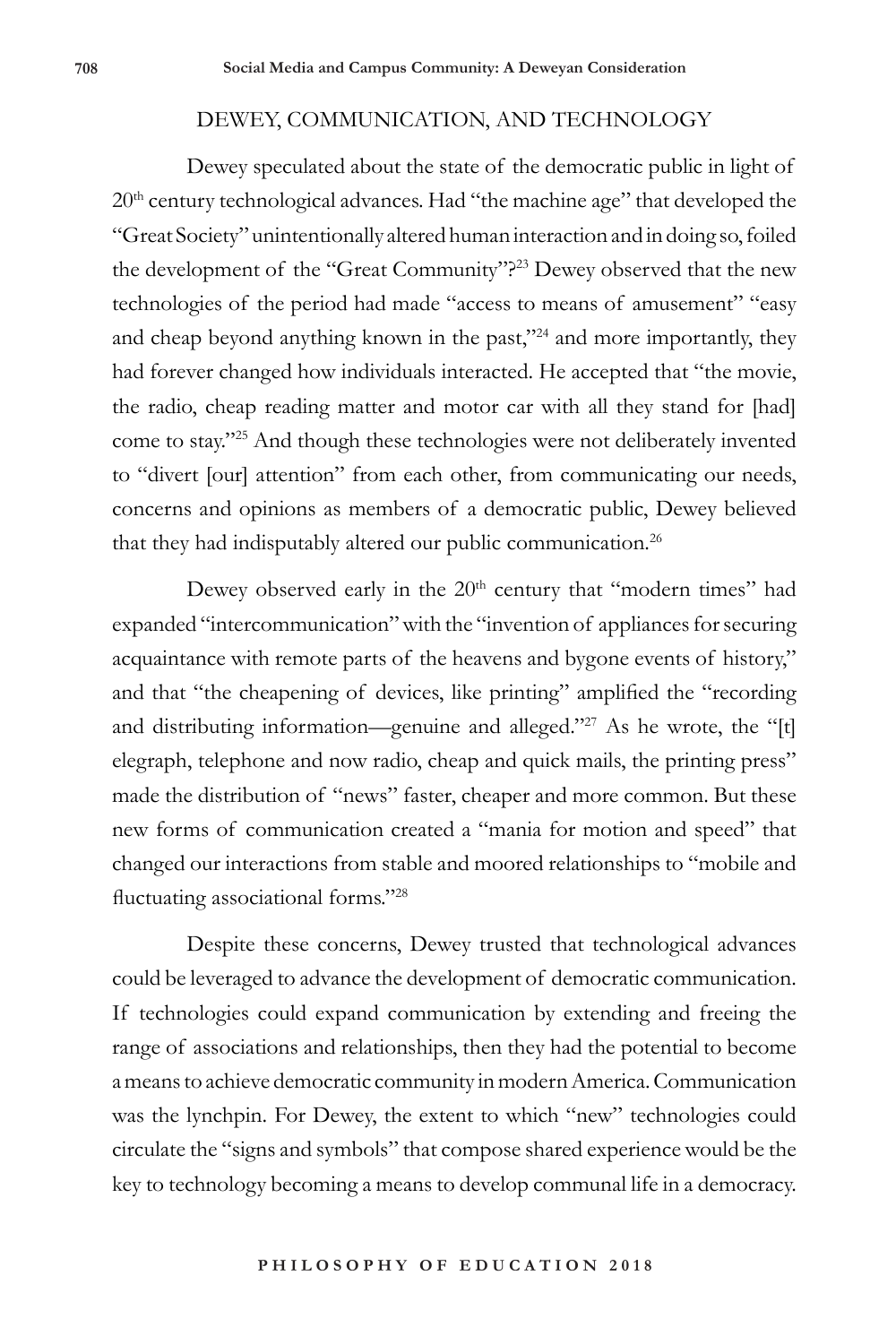Dewey recognized that technological development could increase an individual's informational reach; that with new technologies individuals could access data about things that they had never (or would ever) experience, and from relationships ever less immediate, less experiential and firsthand. This troubled Dewey because the meaning that information acquired—whether its meaning was "genuine" or "alleged"—emerged from cooperative activity that was mediated by language and context. New technologies, he discerned, appeared to lessen the importance of individual inquiry through in-person interaction, thus limiting deliberation on meaning and the extent to which these meanings could be shared.

In effect, Dewey was concerned about the impact that technology would have on *democratic* communication. Produced more and more by interaction with text and images and not through cooperative interaction, communication in his modern era seemed less consonant with democratic ideals and thus less likely to cultivate community. What if technology reduced individual and group associations, if it supplanted the need for face-to-face interaction? What if technologies became simply information resources free of interactional activity? What if communication through technology became less and less a cooperative activity and more an exchange of symbolic activity independent of cooperation, intimacy and connection? For technology to be in the service of democracy, then—whether to induce it, to support it, or to broaden it—Dewey reckoned that technology must somehow increase the associations between individuals and between groups; that technology's contribution to democratic community lay in its ability to facilitate interaction and cooperation so that interests could be deliberately shared. To serve democratic ends, technology should provide the conditions for "social efficiency" or to "share in the give and take of experience;" technology should help us communicate our experiences and in doing so, make our experiences (information, knowledge) "more worth while to others."29 More freely communicating our experiences with others, Dewey surmised, would enable each of us "to participate more richly in the more worthwhile experiences of others."<sup>30</sup> If technology could enable us to take in the experiences of others, then perhaps it could also serve to undo those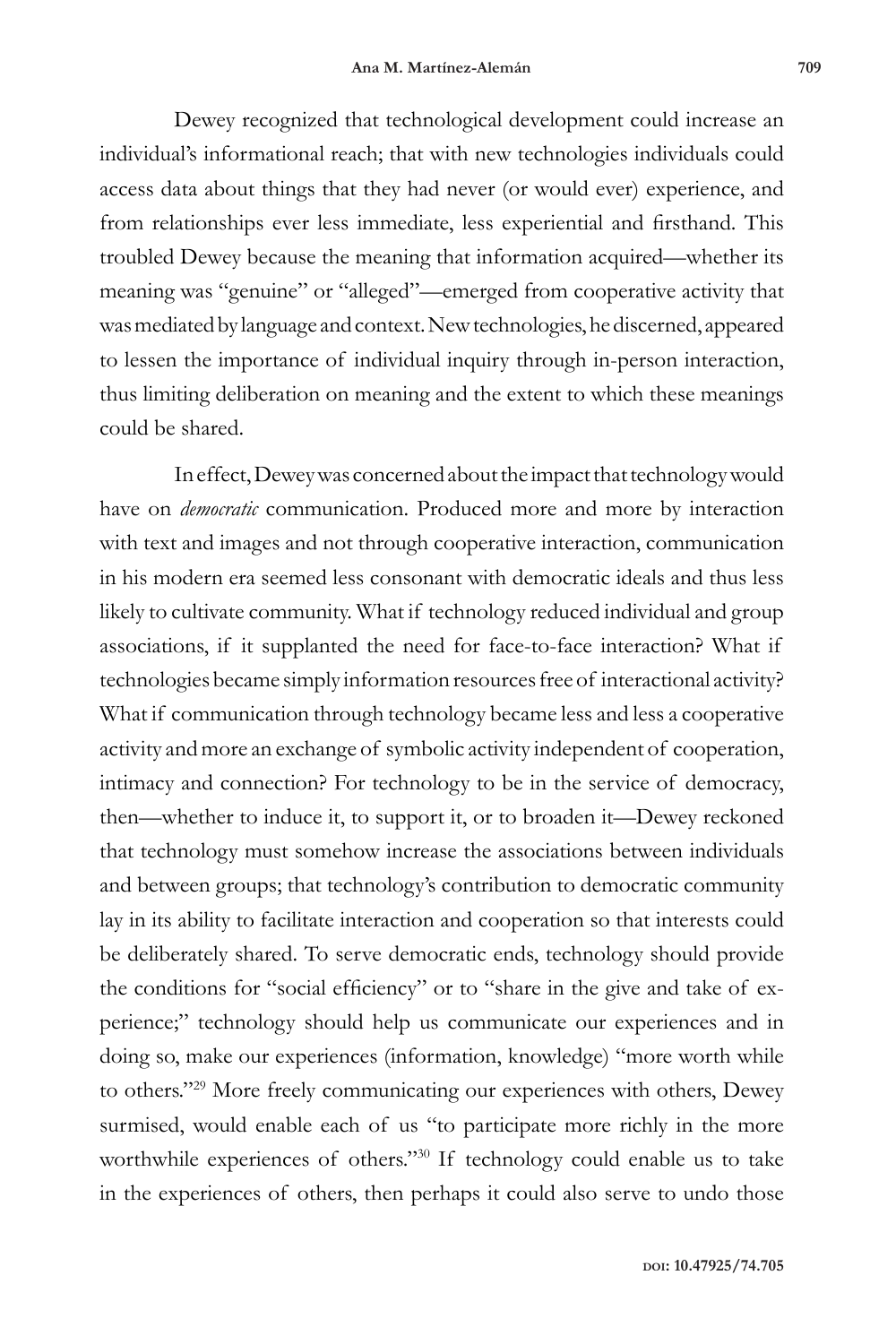"barriers of social stratification" that Dewey reasoned made us "impervious to the interests of others."31 If technology could do this, then technology would create the conditions for community. Technology, rightly conceived and utilized, could serve democratic ends; or more accurately, technology could serve as a means to actualize community.

Dewey alerted us to the need to ascertain the nature and effect of communication to achieve community. Community is impossible without sharing "aims, beliefs, aspirations, knowledge—a common understanding."32 Communication enables us to "know what the other is about"<sup>33</sup> and to inform the other about our own commitments and experiences. Sharing experience until it is common to all is the cornerstone to community, argued Dewey. Empathy and discernment are essential dimensions of this kind of communication; communication that leads to community is not a mechanical, hearsay or a "merely verbal" exchange of information.34 Understood this way, the communication that is necessary for community is educative and formative because the attitudes of those involved in the communicative exchange are revised, amended and adjusted.35 Technology, then, must be a means for us to exchange the meaning made of experiences, rather than just the receiving and dispensing of information.

Consequently, the worth of technology in a democracy is the extent to which it facilitates communication understood as interpersonal dialogue, social inquiry, and the meaningful exchange of experiences. In order to unite diverse people with diverse experiences, technology must provide the capability to share meaning derived from their social contexts. Technology should enable communicative participation in which information "modifies the disposition of both parties."36 Information that amends our understanding is data that are bound to the contexts of experience and that are instrumental in "the actions, facts, events and the relations of things."37 In order for information transmitted through technology to be consummatory, i.e. to achieve the unity of diverse social positions through the sharing of meaning, the "dispositions"<sup>38</sup> of those whose experiences were shared were adjusted.

Thus, to achieve community, whether the "Great" American community or, say, the college campus community through technology, Dewey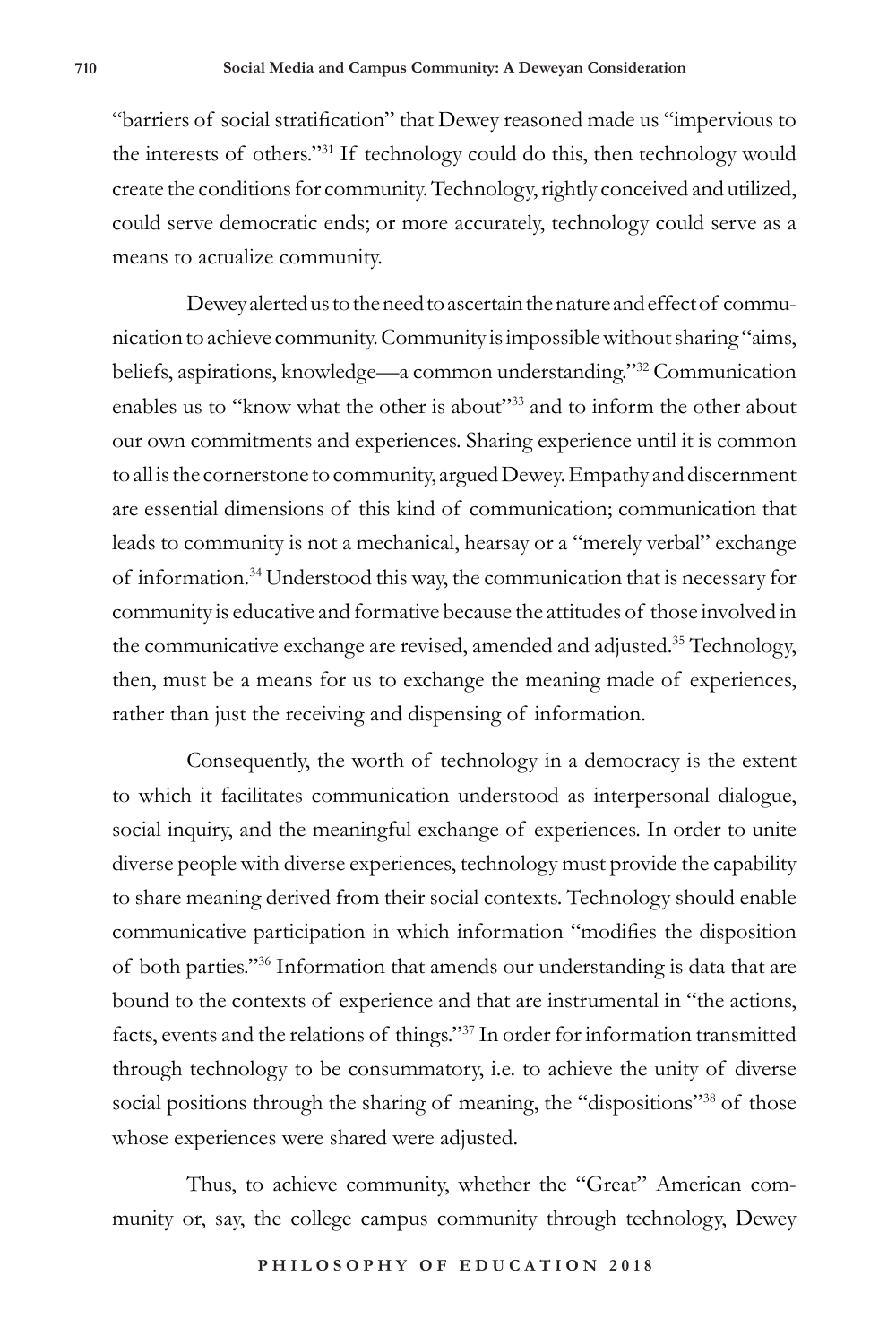would demand that its capabilities provide the conditions for each of us to share experiences so that our diverse experiences have the potential to be made communal. Interestingly, despite his concerns about the mobility and physical distances that characterized 20<sup>th</sup> century living, Dewey acknowledged that "living in physical proximity" was not an absolute prerequisite for community.39 Books and letters could also "institute a more intimate association between human beings separated by thousands of miles from each other."40 Instead, argued Dewey, communication in order to be effective had to be a creative and stimulating process that would help us overcome the differences in our experience. Like art, communication can produce mutual and collective meanings essential for community. Like art, communication should "throw [s] off the covers" that conceal our experiences.41 Technology should enable expression, our delight and confusion, "excitement" and "turmoil" that keeps us engaged with others and enables us "to carry forward" and evolve the meanings we intend to share.42 Technology, if it is to enable community, must allow for "the expression of self in and through the medium" and for the expression of self as "a construction in time."43

Nonetheless, Dewey was troubled by the effects of the increasing physical distance between individuals on democratic community. In his reasoning, physical immediacy could provoke more social closeness, while spatial distance could bring about social distance. But Dewey recognized that the technologies of his era could help individuals maintain communicative ties, or in Putnam's terms,<sup>44</sup> Dewey understood that telephones and telegrams could maintain "bonding" ties, and that newspapers and radio could help develop the "bridging" ties necessary for democratic communities. Dewey speculated that because these technologies were *tools* for communication, they could be employed and manipulated to mitigate the spatial distance between individuals that could thwart shared meaning making and democratic affiliation.

Like  $20<sup>th</sup>$  century technology, social media were also intended to effectively erase the spatial distance between individuals that often thwarts communication. Physical proximity is irrelevant in social media use. Spatial closeness is no more a requirement for communication through social media than is language and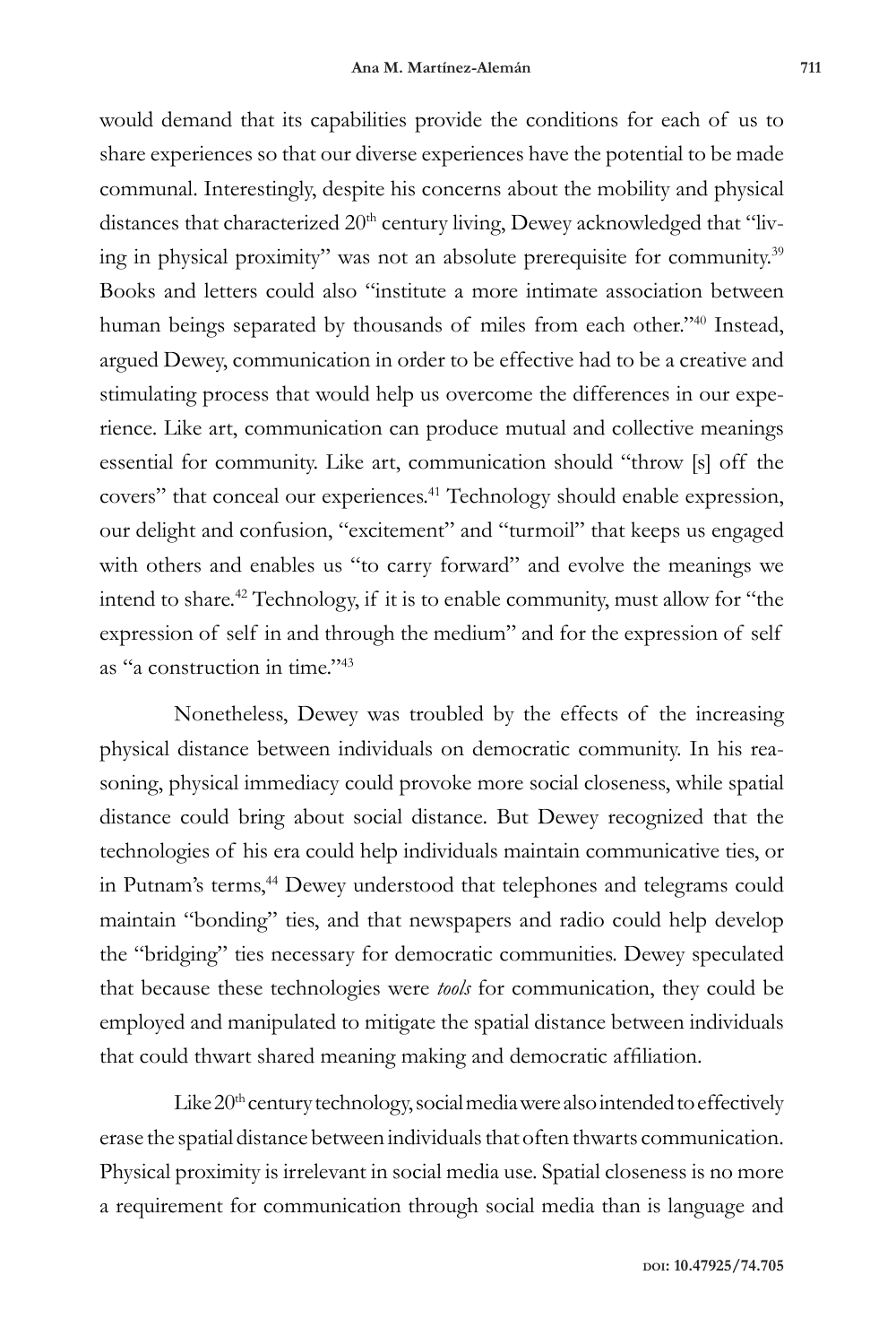even time. Synchronous or asynchronous, communication through social media allows both spatial and temporal distance to be transcended, and does so at faster and more widespread ways than the technologies of Dewey's century. Yet despite this, communication on social media may not unequivocally stimulate social closeness according to researchers.<sup>45</sup> In fact, these media may produce social distance regardless of spatial proximity.

It would seem that social media's capacity to increase interaction between individuals would improve levels of association, or the possibility of association. With greater capacity for communication, it would seem that social media could help us improve the frequency and occurrence of social closeness and shared meaning. Indeed, social science research has shown us that communication through these media can strengthen social bonds and create opportunities to establish Putnam's "bridging" ties independent of time and place.<sup>46</sup> Nonetheless, social scientists have also pointed out and validated claims that social closeness can be negatively impacted by communication on social media, that the erasure of proximity or the perceived reduction of spatial distance does not mitigate the effects of communication that is hostile and antagonistic. For example, bullying texts, racialized aggressions, and sexually harassing images are perceived as anti-associational communication and pervert the associational and democratic potential of social media communication**.** On college campuses, some groups have yoked discriminatory and harassing communication on social media to advance exclusion and social detachment**. 47** It appears, then, that social media communications can serve to dissociate groups on campus rather than provide the conditions for bonding and the development of shared meanings.

## CAMPUS COMMUNITY IN THE AGE OF SOCIAL MEDIA

American colleges have long struggled with building campus community especially when faced with students' experiential differences and varied social histories. Racial, class and gender social positions have contested campus insularities that precluded the full and free participation of certain individuals. Like all other social institutions, colleges are socio-political terrain in which power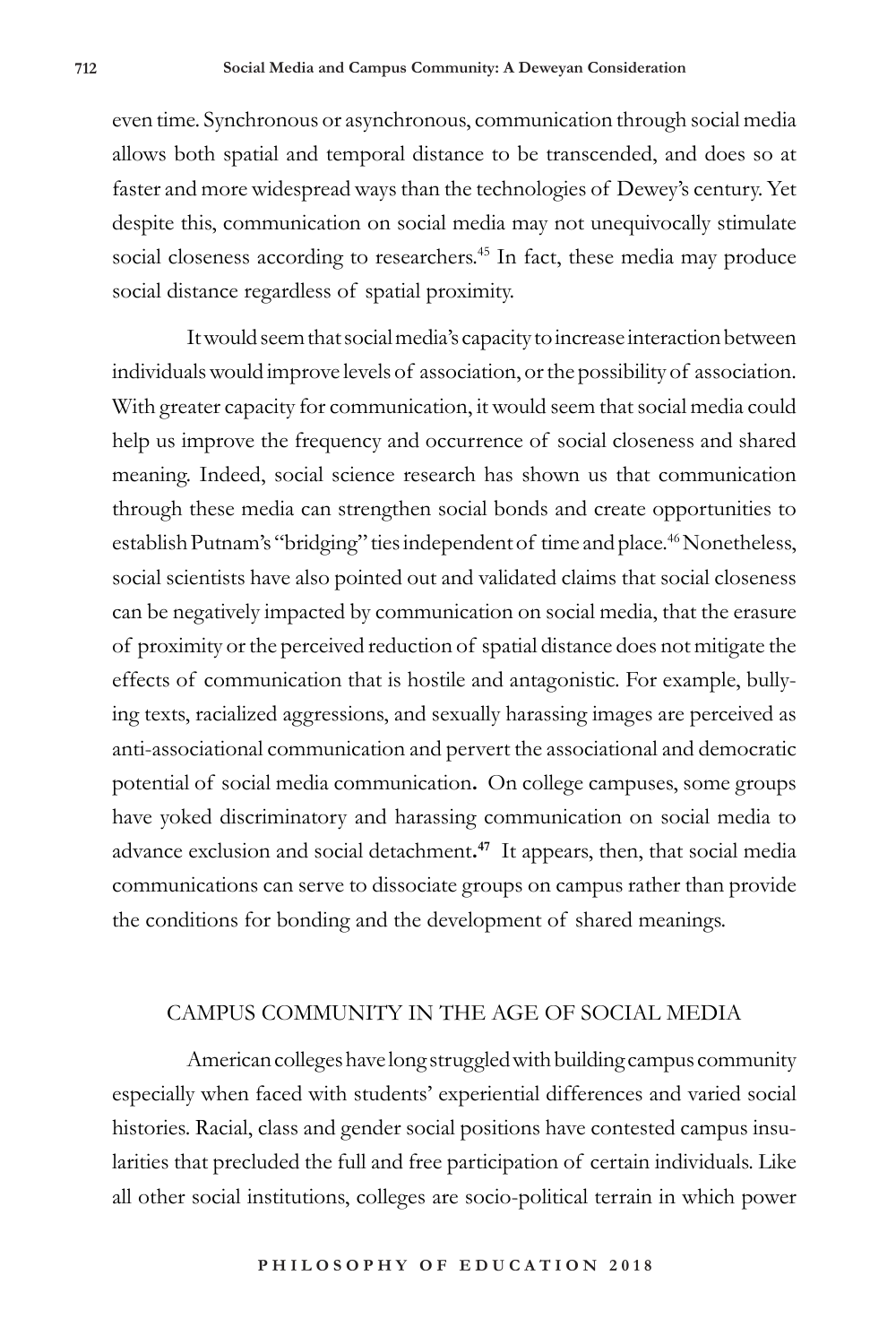relations, and symbolic and literal social hierarchies present inequitable opportunities for members.<sup>48</sup> Some have argued that it is our inability to effectively communicate these experiential differences in the curriculum and through other institutional means that has prevented the development of "genuine community life" on our college campuses.<sup>49</sup> Theoretically, social media's capacity to expand our students' range of communication should serve as one means for students to distribute and share their experiential realities, to know about the experiences of others, and to cooperatively engage in meaning-making around these experiences. Engaging in this communication could develop shared meaning and change dispositions, Dewey's criteria for genuine community life. However, recent social science research suggests something very different is occurring.

In findings from longitudinal research to assess how college students of color use social media on a predominantly white campus,<sup>50</sup> the nature and intent of their communication suggests that communication on social media for the purposes of sharing experiences and to engage in cooperative activity to develop shared meanings is restricted to their homophilic peers. These students have historically held outsider socio-political identities on predominantly white American campuses and did not use social media to increase their connections and interactions with racially dissimilar peers on campus—or in Dewey's terms, they did not use social media to share experience and deliberate on those experiences across various and dissimilar groups. Social media were not used to bridge to racially dissimilar peers; to share and exchange information, ideas, and opinions that would lay the foundation for building broader, more genuine community life on campus. Rather, students used social media to build bonds and circulate information with other students with similar racial identification, or status homophily.<sup>51</sup> Because we know that bridging enables different groups to share experiences and knowledge, social media would seem an especially powerful tool for bridging through the circulation of ideas and information. Yet these on-campus racial minority student populations did not view social media as instrumental to forming new associations with white majority students. Through social media, these students appear more likely to effect segregation than to communicate with individuals and groups with dissimilar racial identities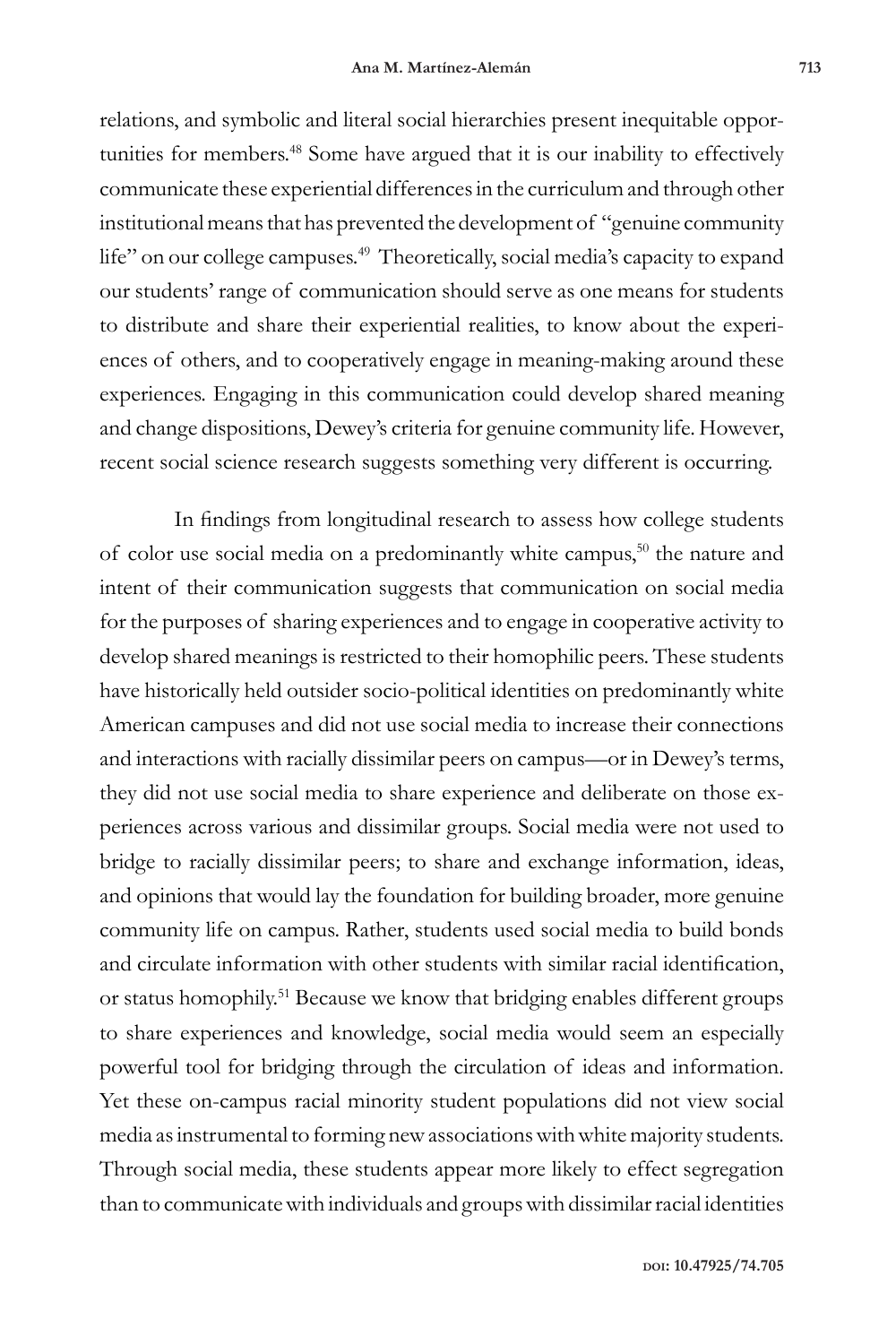and social-cultural experiences. Students of color on this predominantly white campus use social media to retreat to sameness and like-minded communicative behavior, thus limiting the prospects for genuine community and democratic participation on campus. By restricting communication to defined groups or individuals, their information and ideas are rarely challenged and infrequently deposed.

But it would be a mistake to interpret the behavior exhibited by students of color as deliberately anti-communitarian. For outsider groups on campus such as students of color, this may be a communicative act designed to support and safeguard communities of color on a predominantly white campus. Though closing off the prospect of Dewey's "genuine community life," when victimized by online harassment, degradation, and racialized aggressions, students of color on campus use social media to retreat to the safety of homophily. Moreover, the anonymous nature of many assaults on social media further fuels distrust of white students, further limiting the possibility of knowing dissimilar others. Increasing distrust of white students causes students of color to detach and protect themselves from racially heterogeneous groups on campus, restricting their interconnections and interrelations further.<sup>52</sup>.

In this example, it seems evident that some students are not using social media in ways that Dewey asserted are necessary for creating community life. In this example, students of color did not extend their range of relationships. To be in the service of genuine community, their social media use would have to have enlarged and changed their experiences beyond their proximal and homophilic relationships. To satisfy Dewey, students' social media communications would have had to have extended their range of associations and shared experiences. Despite this technology's inherent capacity for such democratic communication, students did not use social media in this Deweyan spirit. Instead, given the racial environment on campus, students of color used these technologies to build, strengthen and protect their specific racial communities, and like other communities, did so to circulate core ideas and enlist connection.<sup>53</sup>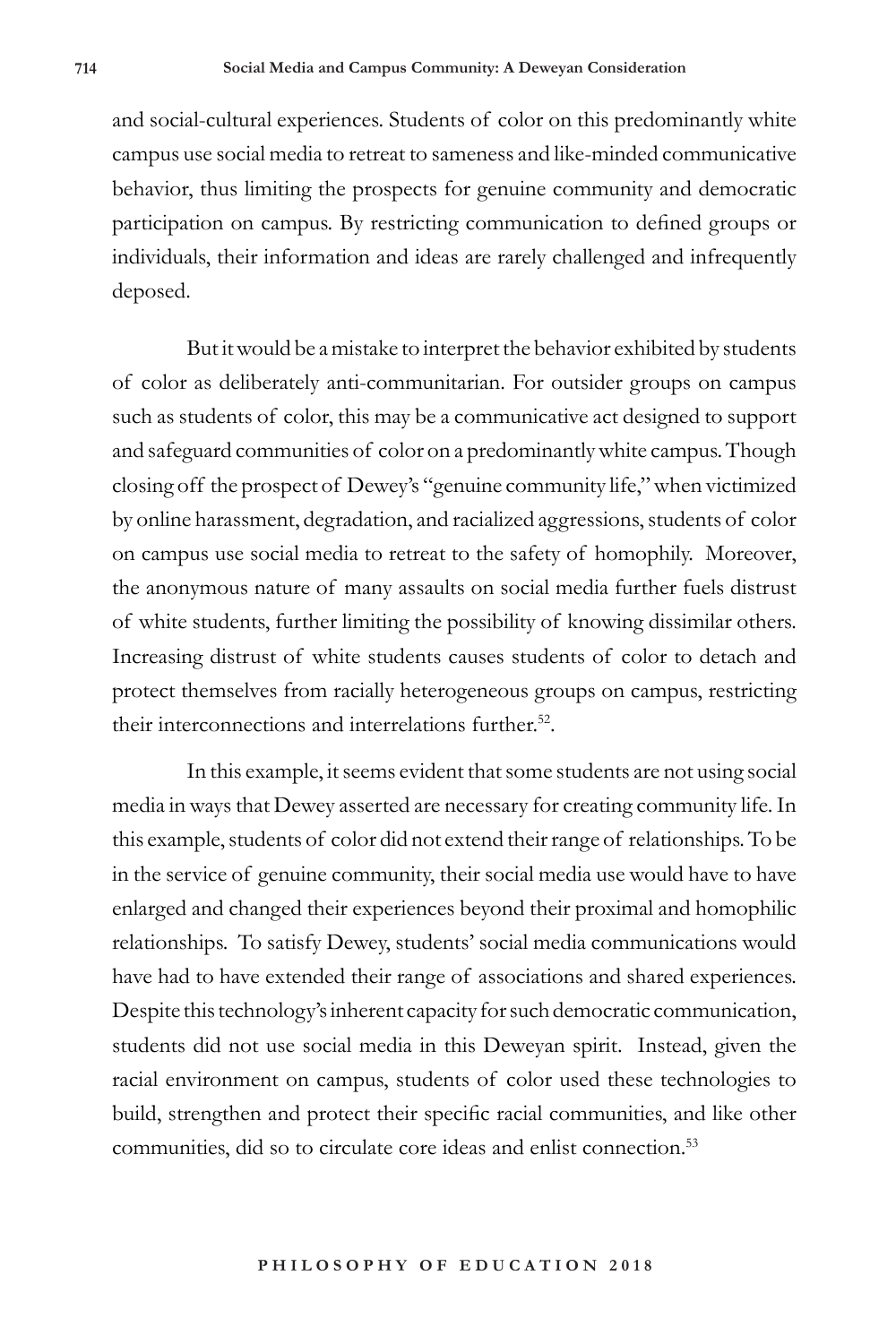### **CONCLUSIONS**

Despite the promise that social media hold for serving as a means to develop community on the racially diverse college campus as conceived by Dewey, there's little to suggest that social media have enabled this. Social media may actually reinforce segregated communities and not foster the development of shared community life as envisioned by Dewey. But as Dewey noted, it's easy to blame the technology itself rather than "the ideas or absence of ideas" that inform technology's use.<sup>54</sup> That is, perhaps the problem is not social media per se but rather that we believe that this technology is beyond the reach and control of faculty and administrators; that social media are not the responsibility of *educators*. What "ideas" for social media use does the college provide students? Does the college recognize and engage social media as an educational tool for student engagement? Student formation? Civic education? For building community? Does the college leverage the educative potential of social media to foster inter-racial communication? Inter-racial shared experience? Not claiming social media as a tool for communicating ideas necessary for the formation of community on campus, or in Dewey's view the "absence of [these] ideas," is a lost opportunity for colleges. As he noted, the "thoughts and aspirations congruous"<sup>55</sup> for developing community with 20<sup>th</sup> century's technologies were themselves never communicated, rendering these technologies largely ineffective for developing community. He would say that the same is true of social media on the college campus today.

Though political theorist Danielle Allen<sup>56</sup> appeals more directly to social policy to achieve a connected society, Allen, like Dewey, reminds us that a democratic society is a connected one; that democratic communities are the result of associations large and small, of communication through associational ties. Like Dewey, Allen looks to institutions like our colleges and universities to "enable" and "nudge us"<sup>57</sup> toward associations so that we can access the kind of social capital ("capacities, knowledge, and skills") that will help us realize the value of associations.<sup>58</sup> These associations are what Dewey characterized as "full and free" associations, or those social relationships that did not restrict or prevent individuals from the "full and free" associations that engendered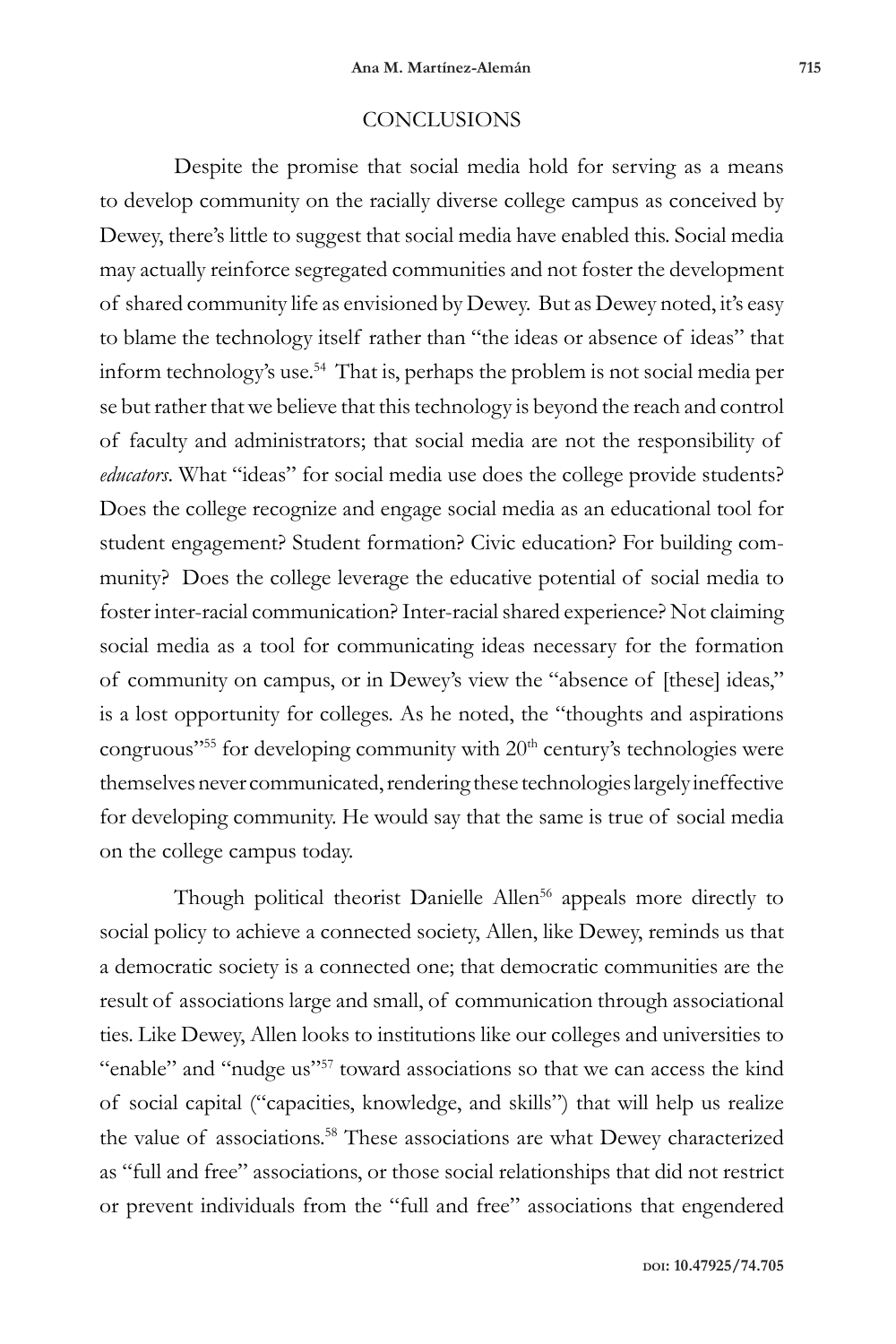individual growth, the formation of shared meanings, and the development of democratic communities.59 These are the associations that social media could help engender on campus. To be consonant with Dewey's vision of community, then, institutions like the American college should determine how best to employ social media as a tool to "nudge" students toward such communication and associations.

1 John Dewey, *The Public and Its Problems: An Essay in Political Inquiry* (1927) (Chicago: Gateway Press, 1946).

2 Ibid., 140.

3 Ibid., 111.

4 Ibid., 113.

5 Ibid., 114.

6 Ibid.

7 John Dewey, *Democracy and Education: An Introduction to the Philosophy of Education* (1916) (New York: The Free Press, 1966), 186.

8 Shelley Boulianne, "Social media use and participation: A meta-analysis of current research," Information, Communication & Society 18, no. 5 (2015): 524-538.

9 Stephen Ostertag and David Ortiz, "Can Social Media use Produce Enduring Social Ties? Affordances and the Case of Katrina Bloggers," *Qualitative Sociology* 40, no. 1 (2017): 59-82.

10 Holly Stead and Peter A. Bibby, "Personality, Fear of Missing Out and Problematic Internet use and their Relationship to Subjective Well-being," *Computers in Human Behavior* 76 (2017): 534-40.

11 Brian TaeHyuk Keum and Matthew J. Miller, "Racism in Digital Era: Development and Initial Validation of the Perceived Online Racism Scale (PORS v1.0)," *Journal of Counseling Psychology* 64, no. 3 (2017): 310-24.

12 Richard M. Perloff, "Social media effects on young women's body image concerns: Theoretical perspectives and an agenda for research," *Sex Roles* 71, no. 11-12 (2014): 363-377.

13 Lauren E. Sherman, Ashley A. Payton, Leanna M. Hernandez, Patricia M. Greenfield, and Mirella Dapretto, "The power of the like in adolescence: Effects of peer influence on neural and behavioral responses to social media," *Psychological Science* 27, no. 7 (2016): 1027-1035.

14 Keith Hampton, Lee Rainie, Weixu Lu, Inyoung Shin, and Kristen Purcell, *Social Media and the Cost of Caring* (Washington, DC: Pew Research Center, 2014), http:// www.pewinternet.org/2015/01/15/social-media-and-stress/

15 Victor Barger, James Peltier, and Don Schultz, "Social Media and Consumer Engagement: A Review and Research Agenda," *Journal of Research in Interactive Marketing*  10, no. 4 (2016): 268-87.

16 Ana M. Martínez-Alemán and Katherine Lynk Wartman, *Online social networking on*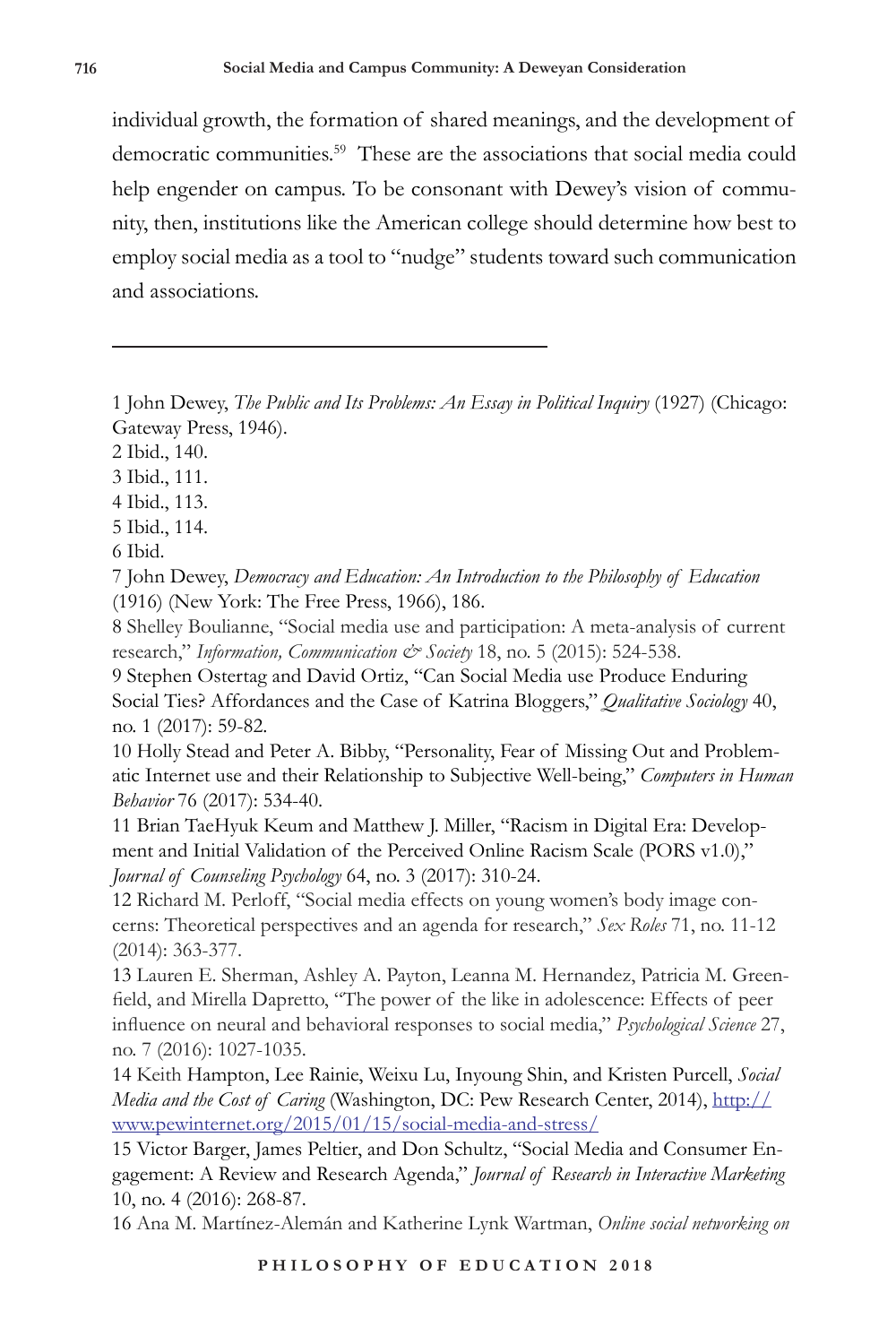*campus: Understanding what matters in student culture* (New York: Routledge, 2008), 20. 17 Adam Gismondi and Laura Osteen, "Student Activism in the Technology Age," *New Directions for Student Leadership 2017*, no. 153 (2017): 63-74.

18 Nikita Carney, "All Lives Matter, But So Does Race: Black Lives Matter and the Evolving Role of Social Media," *Humanity & Society* 40, no. 2 (2016): 180-199.

19 Adam Gismondi, "The Occupy Movement," in *Cutting-edge Technologies and Social Media Use in Higher Education*, eds. Vladlena Benson and Stephanie Morgan (Hershey, PA: IGI Global, 2014): 156-172.

20 Ariadne Vromen, Michael Xenos, and Brian Loader, "Young People, Social Media and Connective Action: From Organisational Maintenance to Everyday Political Talk," *Journal of Youth Studies* 18, no. 1 (2015): 80-100.

21 Martínez-Alemán and Wartman, *Online social networking on campus.*

22 Heather Rowan-Kenyon, Ana M. Martínez Alemán, Kevin Gin, Bryan Blakeley, Adam Gismondi, Jonathan Lewis, Adam McCready, Daniel Zepp, and Sarah Knight, "Social Media in Higher Education,"*ASHE Higher Education Report* 42, no. 5 (2016): 7-128.

23 Dewey, *The Public and Its Problems*, 127.

24 Ibid., 189.

25 Ibid., 139.

26 Ibid., 127.

27 Dewey, *Democracy and Education*, 186.

28 Ibid., 140.

29 Ibid., 120.

30 Ibid., 120.

31 Ibid., 120-1.

32 Ibid., 4.

33 Ibid., 5.

34 Ibid., 187-8.

35 Ibid., 5.

36 Dewey, *Democracy and Education*, 9.

37 Ibid., 157.

38 Ibid., 9.

39 Ibid., 4.

40 Ibid., 5.

41 John Dewey, *Art as Experience* (1934), (NY: Perigee Books, 1980), 104.

42 Dewey, *Art as Experience*, 61.

43 Ibid., 65.

44 Robert Putnam, *Bowling Alone: The Collapse and Revival of American Community* (New York: Simon & Schuster, 2001).

45 Andrea Won, Ketaki Shriram, and Diana Tamir, "Social Distance Increases Perceived Physical Distance," *Social Psychological and Personality Science 9*, no. 3: 372–380. 46 Heather Rowan-Kenyon, Ana Martínez Alemán, and Mandy Savitz-Romer, *Technology and Engagement: Making Technology Work for First Generation College Students* (New Brunswick, NJ: Rutgers University Press, 2018)*.*

47 Kevin J. Gin, Ana M. Martínez-Alemán, Heather T. Rowan-Kenyon, and Derek